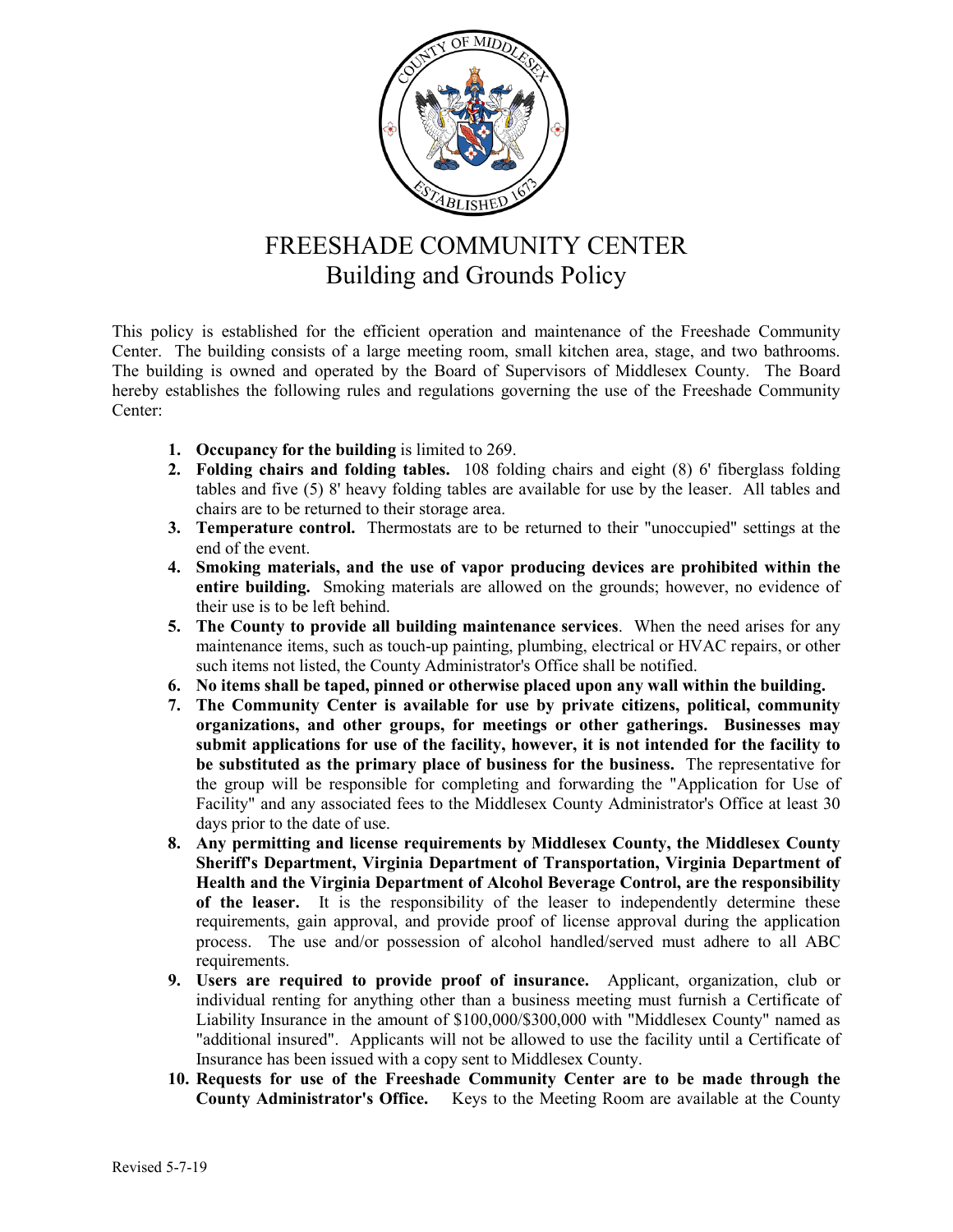Administrator's Office and will not be released until all requirements are satisfied. A responsible party for the organization shall sign for the key**.** 

- **11. No pets are allowed in the building, with the exception of and proof of a medically approved service animal.**
- **12. Parking.** Parking shall be limited to designated areas and along the entrance road to the facility.
- **13. Cleaning**. The building shall be left in the same condition as leased. It is the responsibility of the leaser to ensure all floors are swept or dry-mopped, bathroom and kitchen cleaned and floors wet-mopped, trash removed and building secured at the end of the event. Cleaning materials and equipment will be provided. Additional fees will be accessed to the renting party if the County has to clean following an event.
- **14. Damages.** The building shall be left in the same condition as leased. Any damage to the facility or building systems not functioning properly must be reported to the County Administrator's Office as soon as possible or by the first business day after the event.
- **15. Time of use.** All meetings, entertainment, dances, etc., must cease by 11:00 P.M.
- **16. Right to Refuse Use.** The County Administrator, with concurrence of the Board of Supervisors, shall retain the right of refusal of use of the facility to any person or group that they deem objectionable, or in any way jeopardize the health, safety, and welfare of the citizens of Middlesex County.

## Rental Fees

- 1. For uses requiring a rental fee, a minimum of \$50.00 is required to reserve the building. The deposit is credited towards the rent of the building and is refunded only if the rental is cancelled at least 30 days prior to use of the facility.
- 2. The rental fee, less the deposit, must be paid prior to or when the renting party picks up the key to the building. If a personal check is used as payment and the check is returned by the bank for any reason, the renter agrees to pay an additional fee of \$35.00.
- 3. Rental rates will be dependent upon the event that the facility is used for and the amount of time the building is needed. **Uses that create need for additional maintenance by the County may be charged a higher rate for use of the facility. Businesses wishing to reserve the facility for multiple dates may receive a discounted rate depending on the amount of use. See criteria below.**

Rental Times and Rates:

- Day Rental for a 24-hour period, beginning at 12:01 am and ending at 12:00 p.m. (midnight) (all activities must cease by  $11:00 \text{ p.m.}$ ) -  $$300.00$
- 1/2 Day Rental for any 6-hour period, morning, afternoon or evening  $-$  \$200.00
- Business Meetings Only no charge; no insurance required; all other rules apply.
- For Businesses using the facility for multiple days the following shall apply:
	- $\circ$  The application submitted must include dates for the requested event(s);